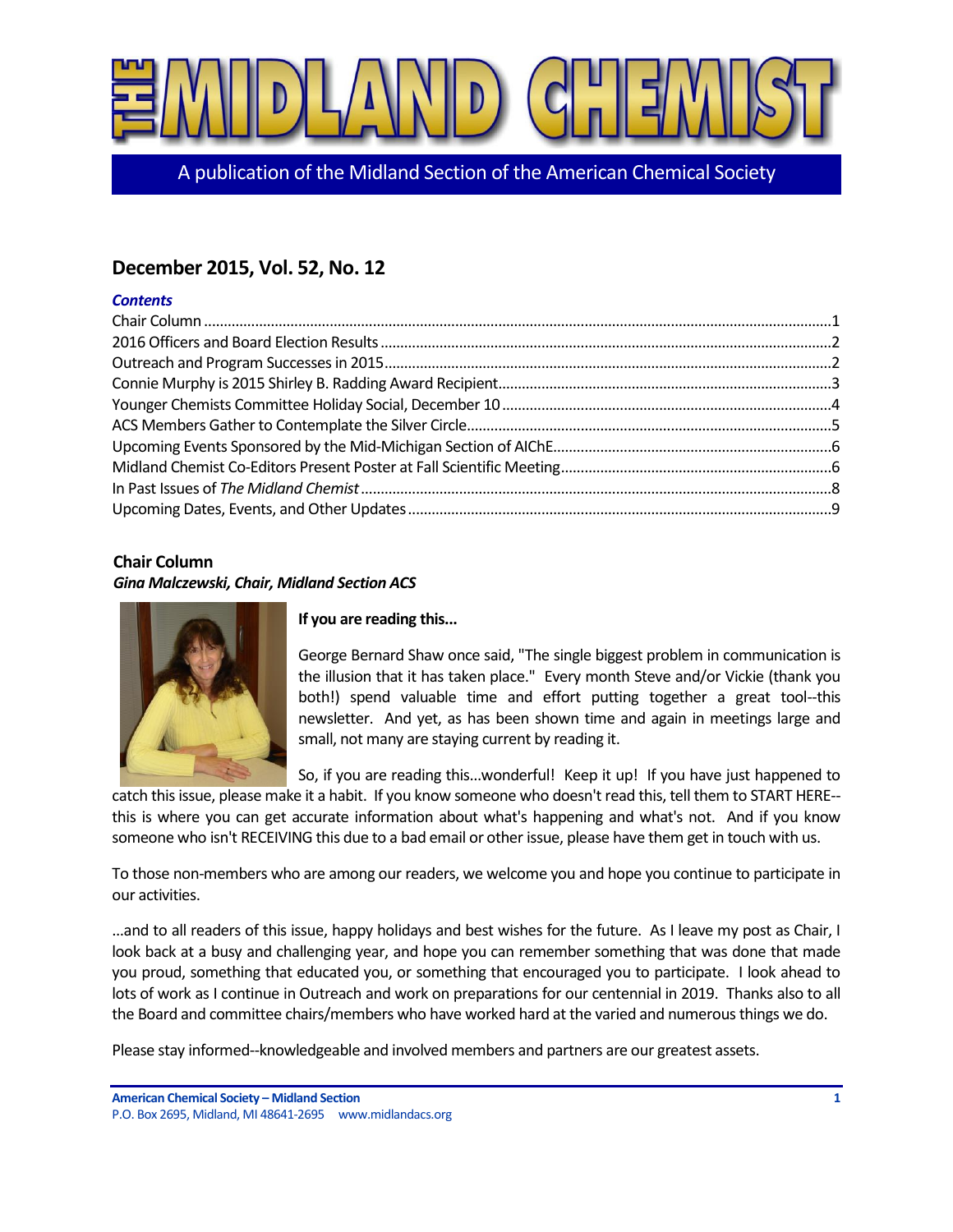### <span id="page-1-0"></span>**2016 Officers and Board Election Results** *Kshitish A. Patankar, Chair, Nominations and Elections Committee, Midland Section ACS*

A summary of the results of the 2016 Officers and Board Members of the Midland Section of the American Chemical Society is reported below -

*Chair: Jaime Curtis-Fisk Chair-Elect: Anne Kelly-Rowley Treasurer: Wendy Flory Secretary: Kshitish Patankar Nominations and Elections Chair: Wenyi Huang Director (3 year term): Michelle Cummings Director (3 year term): Kevin Wier Director (3 year term): Patrick Smith Director (2 year term): Bob Howell Director (2 year term): Beata Kilos*

A total of 140 valid ballots were received, representing about 22% of the eligible voters. This is an increase of 3% from the previous year, demonstrating support by the Midland Section to those who put the effort into running for a position on the board. Congratulations and welcome to the 2016 Officers and board members!

# <span id="page-1-1"></span>**Outreach and Program Successes in 2015** *Gina Malczewski, Chair, Midland Section ACS*

The program committee, Kids and Chemistry, Science Coaches and Teacher Support volunteers have all worked hard to engage students, teachers and the public at large in science activities in 2015. This year we hosted four Science cafes (three "There's No food Like Foam" events with Chef Aaron, and "Glow Night" on Oct 28). A science club at St. Brigid's offered two hours of hands-on activities weekly for six weeks (Grades 3-5), and the six-week "Scientific Wonder and Artful Genius" program with Creative 360 involved 28 Possible Dream (middle school) students in art activities tied to different scientific principles. There was Sci-Fest, Kids Day at the Mall, and also demos on carbon dioxide at the Fair, student and teacher workshops at Pittcon, and visits to educators who requested specific activities ranging from Diet Coke and Mentos testing to energy conversions, Alka Seltzer reactions, and light-related phenomenology. We built a greenhouse out of recycled bottles and donated nearly 200 lb of produce to a local food pantry.

We hosted speakers on Ocean Gyres, Public Health issues, and Sustainability in Detroit, and had multiple Earth Day related activities. We had the first ever "Sci Pi day" to celebrate Einstein's birthday and Pi day (3/14/15)...and MORE.

It was a great year. Join us in 2016!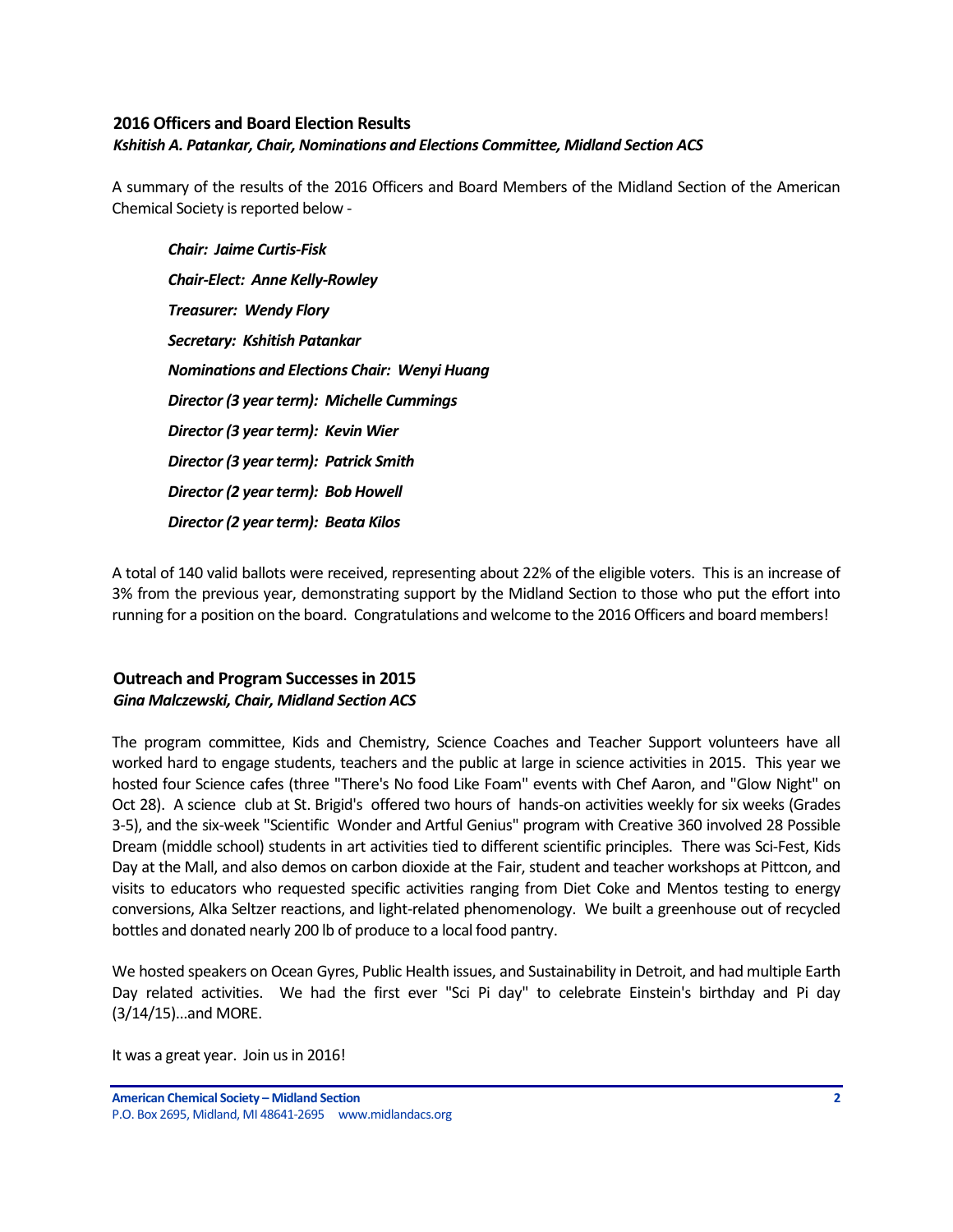### <span id="page-2-0"></span>**Connie Murphy is 2015 Shirley B. Radding Award Recipient** *Vickie Langer, Editor, The Midland Chemist*



Connie Murphy is the recipient of the 2015 Shirley B. Radding Award, presented annually by the Santa Clara Valley Section of the ACS. The award was established in 1994 to recognize demonstrated, dedicated, unselfish leadership, service, and significant contributions, over a sustained period of time, to industrial or applied chemistry and to the ACS at local, regional, and national levels. It is named for Shirley B. Radding, who was a charter member and long-time supporter of the Santa Clara Valley Section. The award, which currently consists of an engraved plaque and a check for \$1000, was presented by Natalie McClure, a former chair of the Santa Clara Valley Section, at the 2015 Fall Scientific Meeting.

*From Connie's bio* -- Connie retired in 2008 after working for more than 28 years at The Dow Chemical Company in Midland, MI. She spent the first 25 years of her career in

research and development in roles including research technologist, team leader, group leader, and project portfolio manager. She holds five patents in monomer/polymer synthesis and processing. The last three years of her career at Dow she was a supervisor of IT professionals in information systems. Since retirement, Connie and her husband, Karl, have traveled the world.

Connie has been a member of the ACS since 1992. Since joining ACS, she served as a member of the Committee on Committees, the Committee on Membership Affairs, the Committee on Technician Affairs, and the Chemical Technology Program Approval Service. She is currently a member and was the 2011-13 chair of the Committee on Chemistry and Public Affairs. She was the 2013 chair of the Division of Industrial & Engineering Chemistry. She served in the leadership of the Division of Chemical Technicians for several years, serving as chair-elect, chair, past chair, councilor, webmaster, membership chair, and member-at-large. In the Midland Section of the ACS, she served as a director, membership chair, government affairs committee chair, and alternate councilor. She facilitates workshops in both the ACS Leadership Development System and in the ACS Career Pathways series. She is also an ACS career consultant.

Connie was honored by her selection as an ACS Fellow in 2011. She received the K. Michael Shea Award from the ACS Committee on Technician Affairs in 2014, the Outstanding Service to the American Chemical Society Award from the Midland Section of the ACS in 2008, Distinguished Service Award from the ACS Division of Chemical Technicians in 2006, Outstanding Chemical Technician Award from the Midland Section of the ACS in 1997, and Outstanding Technologist Achievement Award from the Dow Central R&D Scientists Organization in 1994. She received seven Special Recognition Awards from The Dow Chemical Company between 1988 and 2002 for technical and professional contributions. She was the 2012 commencement speaker for Milwaukee Area Technical College, the first alumna ever invited to give the keynote address at a graduation ceremony there.

Past recipients of the Shirley B. Radding Award include:

| 1994 Shirley B. Radding (deceased) | 1995 Dr. Agnes Ann Green (deceased) | 1996 Dr. John C. "Jack" Riley (deceased) |
|------------------------------------|-------------------------------------|------------------------------------------|
| 1997 Dr. Howard M. Peters          | 1998 Dr. Alan C. Nixon (deceased)   | 1999 Valerie J. Kuck                     |
| 2000 Halley A. Merrell             | 2001 Dr. Norman A. LeBel (deceased) | 2002 Dr. Paul H. L. Walter               |
| 2003 Jean'ne M. Shreeve            | 2004 Maureen Chan                   | 2005 Glenn Fuller                        |
| 2006 Janan Hayes                   | 2007 Merle Eiss                     | 2008 Dorothy Phillips                    |
| 2009 Bryan Balazs                  | 2010 Herb Silber                    | 2011 Carol A. Duane                      |
| 2012 Bonnie A. Charpentier         | 2013 Mamie W. Moy                   | 2014 Lee H. Latimer                      |

**American Chemical Society – Midland Section 3** P.O. Box 2695, Midland, MI 48641-2695 www.midlandacs.org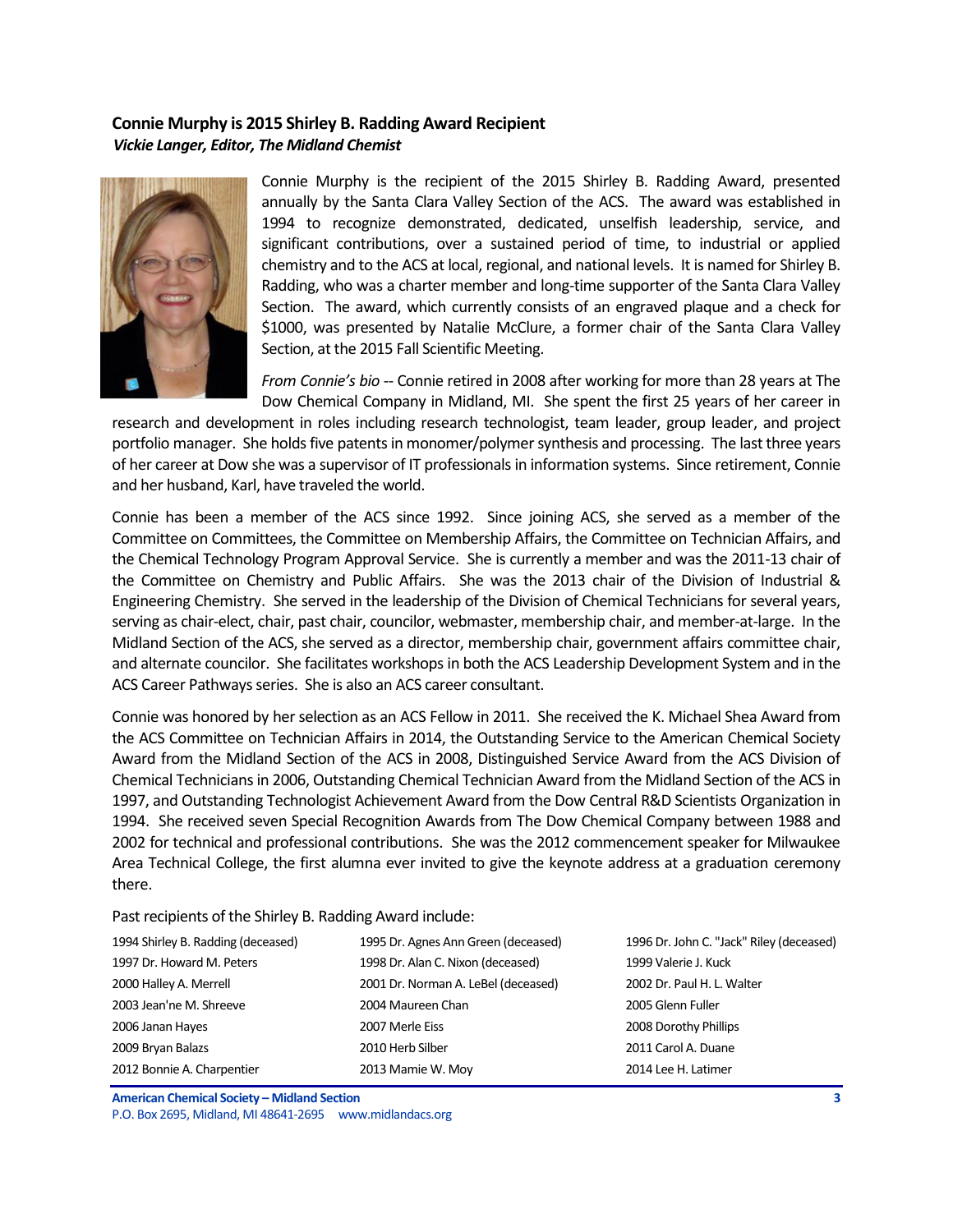<span id="page-3-0"></span>**Younger Chemists Committee Holiday Social, December 10** *Kayla Mikek, Younger Chemists Committee Chair, Midland Section ACS*





**American Chemical Society – Midland Section 4** P.O. Box 2695, Midland, MI 48641-2695 www.midlandacs.org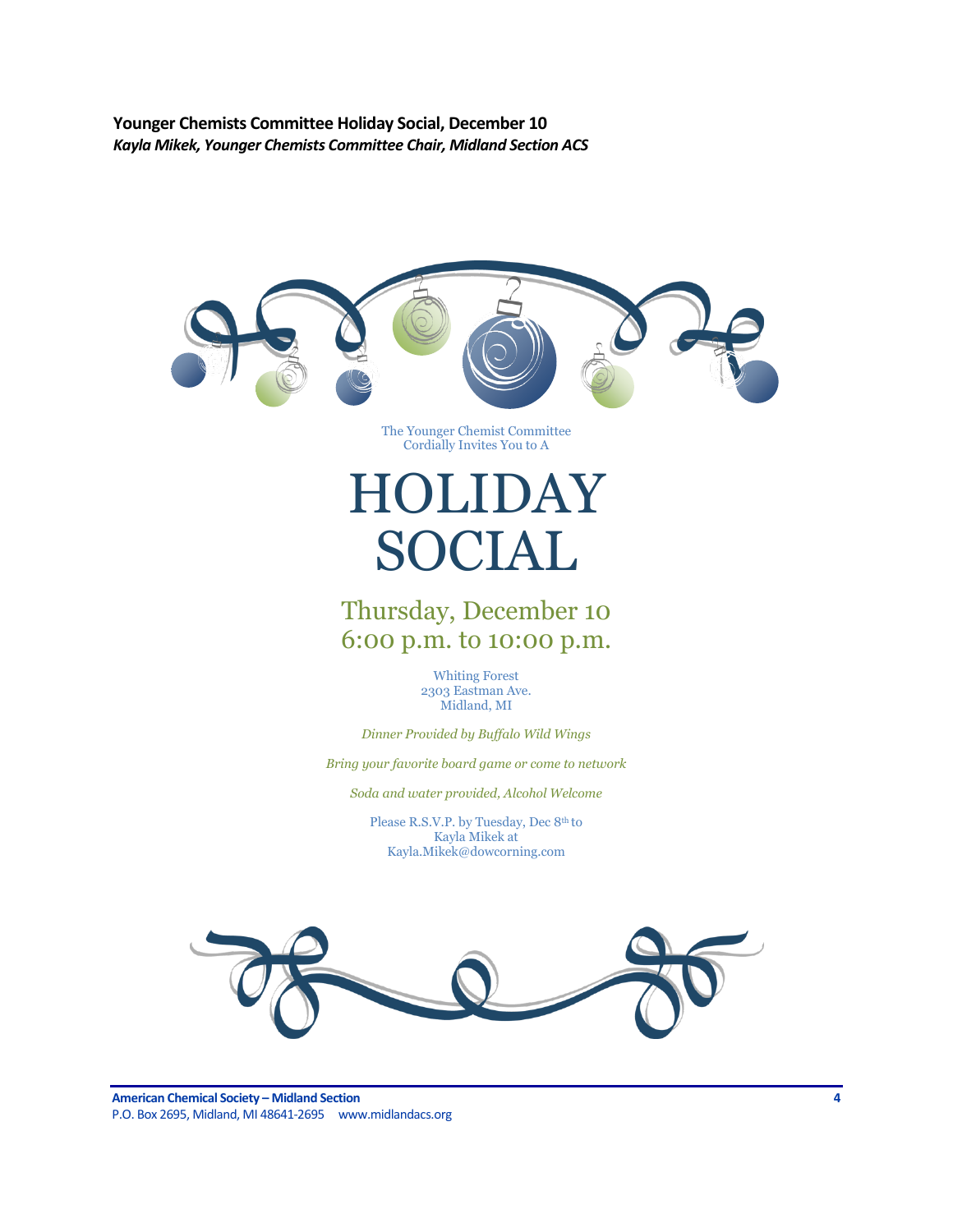# <span id="page-4-0"></span>**ACS Members Gather to Contemplate the Silver Circle** *Joan Sabourin and Gretchen Kohl, Co-Chairs, Silver Circle Committee, Midland Section ACS*

In the first event sponsored by the ACS National's grant to initiate a Silver Circle Committee, thirty members gathered at the Creative 360 Center on November 12, 2015 for lunch, conversation and even some classical guitar music (provided by Angelo Cassar). There were three speakers, chosen from the community, to discuss their activities and possible areas of collaboration.

Gary Skory and Scott Seeburger, from the Midland County Historical Society Heritage Park (at the Herbert H. Dow Historical Museum, in Midland) discussed the logistics of exhibit design for the upcoming  $100<sup>th</sup>$ anniversary of the Midland Section of the ACS (which will be in 2019). They maintain the possible display space and they have the expertise in designing exhibits for the public. What they are lacking is the chemistry background needed to determine content and the specific artifacts that might go into the actual display.

Daniel Segura, Delta College Associate Director of Counseling/Advising and Career Services and International Advising, gave a short presentation on STEM careers promotion and opportunities for collaboration at Delta College. Discussion followed on how the ACS could interact with K-12students, through hands-on activities, mentoring, tutoring and/or career counseling.

Leslie Myles-Sanders, Chair of the Membership Committee of the Osher Lifelong Learning Institute (OLLI) at Saginaw Valley State University, explained their program and how it could be utilized and expanded by Midland Section ACS or by individual members, through their expertise. OLLI has chapters in many institutions across the country and the SVSU OLLI organization currently has interest groups in many areas such as gardening and technology, but none currently in chemical sciences.

Following these discussions, the event participants generated a list of three interest areas by table. The collective top three activities, listed in order of popularity were:

- Field trips (or 'behind-the-scene' tours)
- Luncheon meetings with technical or non-technical speakers or programs
- Chemical historical projects for the community (i.e., displays or landmarks)

This event was preceded by an electronic survey (on SurveyMonkey) that went to all Midland Section ACS members to assess their interest in the Section's current activities. Silver Circle is a program promoted by the National ACS to address the interests, skills and potential activities of ACS members who have reached a certain age and level of expertise in chemistry, the chemical sciences, engineering and other related fields. The Section committee members initiating the survey were Joan Sabourin, Gina Malczewski, Angelo Cassar and Gretchen Kohl.

Based on the interest generated, the committee will be considering future activities for 2016. If you have any specific activities that the committee should consider, please contact us [\(jmsabour2@gmail.com](mailto:jmsabour2@gmail.com) or [Gretchen.kohl@att.net\)](mailto:Gretchen.kohl@att.net).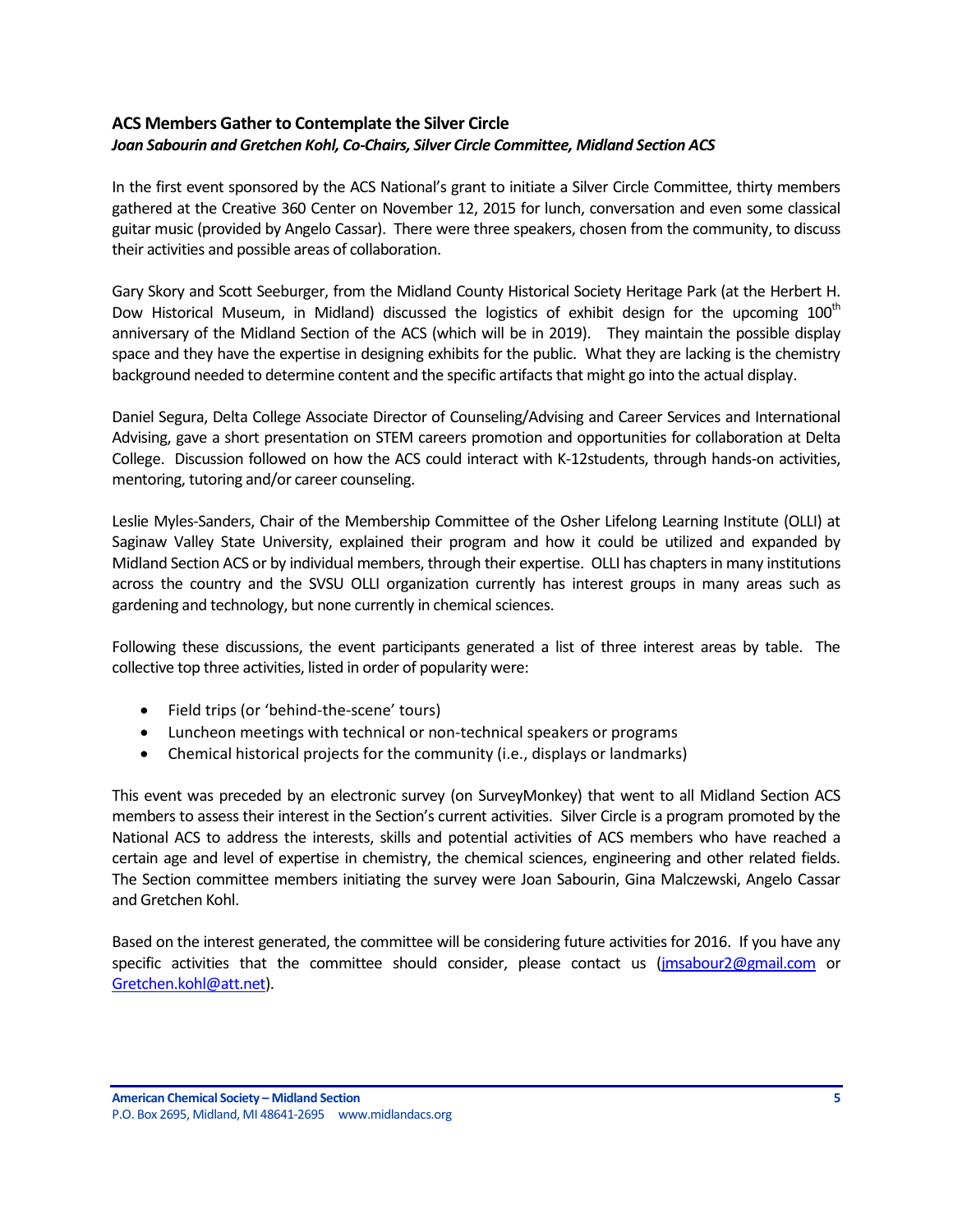# <span id="page-5-0"></span>**Upcoming Events Sponsored by the Mid-Michigan Section of AIChE** *Defne Kayrak-Talay, Program Chair, Mid-Michigan AIChE*

All Midland Section ACS members are cordially invited to attend any of several invited-speaker events hosted by the Mid-Michigan Section of the AIChE. These meetings are held at the Grand Traverse Pie Company, 2600 North Saginaw Road, in Midland. Admission is free and may be accompanied by a limited supply of free sandwiches or pizza with other food available for purchase on site. Meeting times and locations are subject to change, so be sure to check out the [Mid-Michigan AIChE](http://www.aiche.org/community/sites/local-sections/mid-michigan) website for any updates to the schedule.

Some of the following events may be of interest to Midland Section ACS members. More information on each of these events, including presentation abstracts and short bio sketches of the presenters, is available or will be updated periodically in upcoming issues of the [MMAIChE Newsletter.](http://www.aiche.org/community/sites/local-sections/mid-michigan/newsletters) You may also contact Bruce Holden (Secretary, Mid-Michigan AIChE) a[t bsholden@dow.com](mailto:bsholden@dow.com) or 989-636-5225 for more information.

- **Kevin Shaughnessy**, Associate Process Safety Director, The Dow Chemical Company *Inherent Safety Design in Risk Management* Wednesday, December 9, 2015, 6:00 PM dinner (optional), 7:00 PM presentation
- **Rich Helling**, Director of Sustainable Chemistry, The Dow Chemical Company (recipient of 2015 Chemical Engineer of the Year award) *Food: Footprints and Handprints* Wednesday, January 20, 2016, 6:00 PM dinner (optional), 7:00 PM presentation
- **Adam Peterson**, Project Leader, Dow Corning Corporation *The Pervasive and Surprising Uses of Silicones* Tuesday, February 23, 2016, 6:00 PM dinner (optional), 7:00 PM presentation
- **John Bissell**, Co-founder, Micromidas, Inc. *Evolution of a Start-up* March TBD, 2016, 6:00 PM dinner (optional), 7:00 PM presentation
- **Jeff Zawisza**, Fellow, The Dow Chemical Company *Advanced Manufacturing* April TBD, 2016, 6:00 PM dinner (optional), 7:00 PM presentation

# <span id="page-5-1"></span>**Midland Chemist Co-Editors Present Poster at Fall Scientific Meeting** *Steve Keinath and Vickie Langer, Co-Editors, The Midland Chemist*

Some months ago, Midland Section ACS Chair Gina Malczewski challenged her team of committee chairs and leaders of other functional entities within the local section governance to consider putting a poster together for the 2015 Fall Scientific Meeting. The idea was to showcase the range and depth of the various activities within the local section. We took this challenge to heart and did just that.

For the benefit of the local section *Midland Chemist* readership who were unable to visit us at the Fall Scientific Meeting, we are appending the abstract of our poster below. You may also request a copy of the PowerPoint file of the poster slides by sending an e-mail t[o newseditor@midlandacs.org.](mailto:newseditor@midlandacs.org)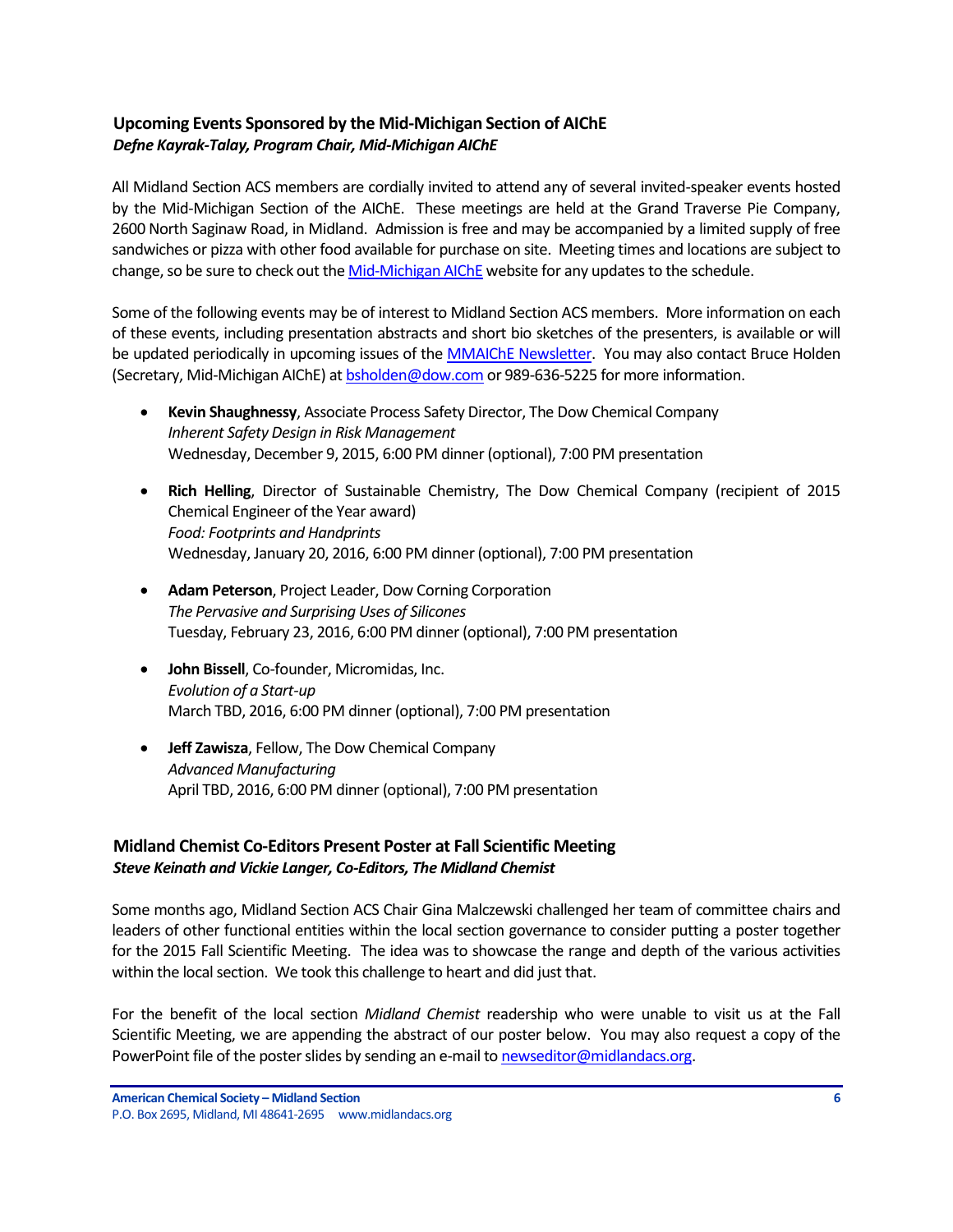#### *The Midland Chemist***, a Publication of the Midland Section of the American Chemical Society**

*The Midland Chemist* is published twelve times a year by the Midland Section of the American Chemical Society, which serves the five Michigan counties of Midland, Bay, Saginaw, Gratiot, and Isabella. Members of the Midland local section include students, educators, and researchers from academia and industry, including local high schools, Delta College, Alma College, SVSU, CMU, Dow Corning, Dow Chemical, and more. *The Midland Chemist* has been published continuously since 1964. Now in its 52<sup>nd</sup> year of issue, it still serves as a primary means of communication with Midland Section members. In recent years, its distribution has been extended to interested non-members as well, including the membership of the Mid-Michigan Technician Group, an affiliate organization, and others.

The objective of *The Midland Chemist* is to inform its readership of local meetings and seminars, awards and recognition received by the local section or by individuals or sub-groups within the local section, the annual election of Midland Section officers and directors, the work of local section committees, Councilors' activities and reports, and other items concerning chemists and the chemical profession, including science education and science-related community activities. The publication also acts as a sounding board for members' opinions about matters concerning the National ACS, the Midland local section, and other scientific affairs in general.

In addition, *The Midland Chemist* also serves as a historical, archival resource, documenting the governance and activities of the Midland Section of the American Chemical Society over time. A complete electronic archive of *The Midland Chemist* going back to the year 2000 is available online at

[http://midlandacs.org/index.php?page=newsletter.](http://midlandacs.org/index.php?page=newsletter) In addition, a complete set of earlier, hardcopy-only issues of *The Midland Chemist* going all of the way back to 1964 may be accessed as a part of the Midland Section's much larger historical archives collection housed within the Clarke Historical Library on the campus of Central Michigan University.

*The Midland Chemist* local section newsletter is primarily available online to its readership today with publication notification by e-mail. Subscriptions are free and the total distribution at present is approximately 750.



2015 *Midland Chemist* Co-Editors Vickie Langer (left) and Steve Keinath (right). Photo courtesy of Gavan Lienhart.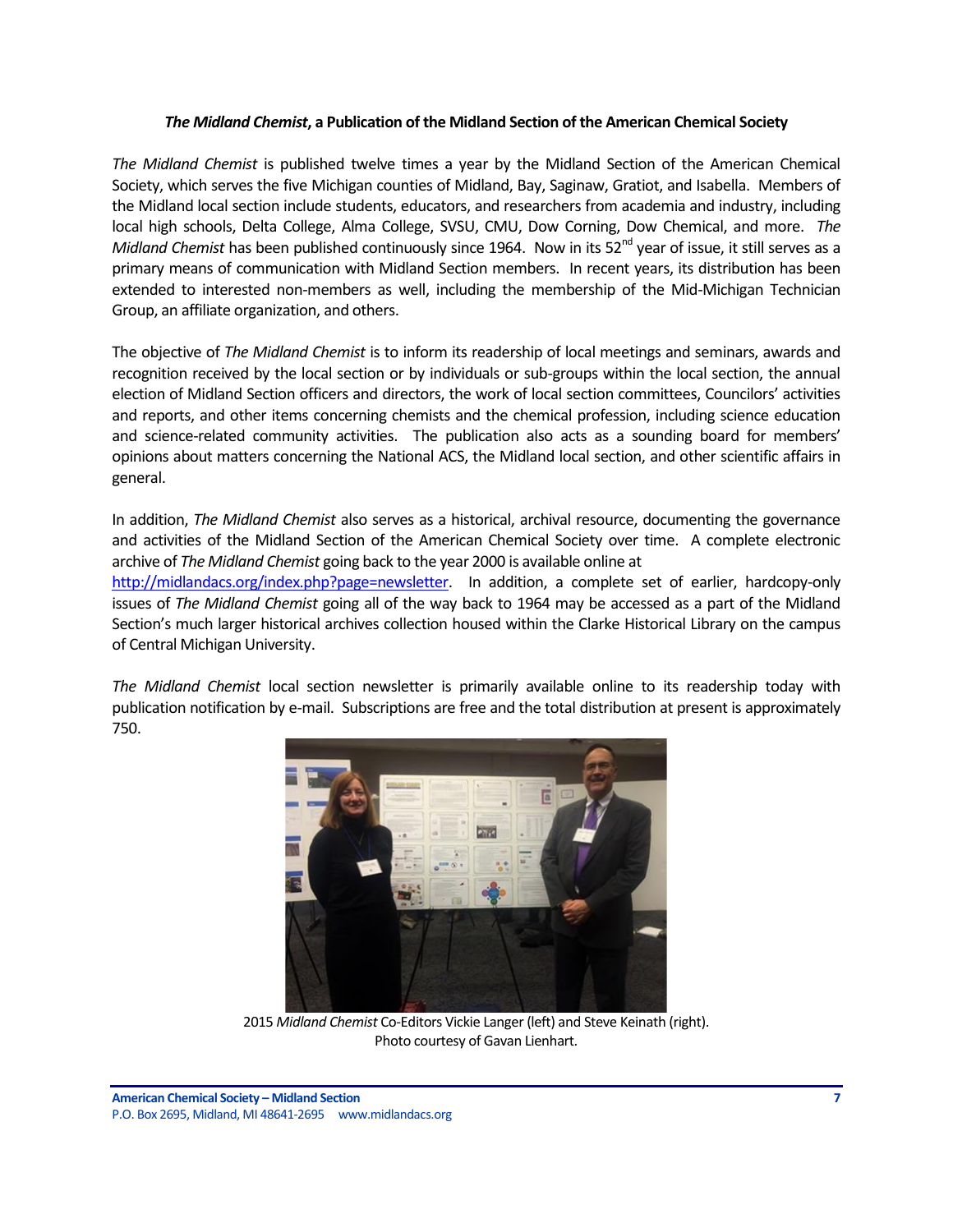### <span id="page-7-0"></span>**In Past Issues of** *The Midland Chemist Wendell L. Dilling, Director and Historian, Midland Section ACS*

#### **50 Years Ago**

In *266 INTERESTED MEMBERS* by J. E. Dunbar, Editor, *The Midland Chemist*: "In the recent election 24 percent of the membership selected the winning candidates, two percent invalidated their ballots and the other 74 percent could care less.

The perplexing question is why non-voting members, representing 74 percent of the Section, go on paying \$16 each for annual membership in the American Chemical Society. Perhaps in this age of status symbols they consider it a fair price to pay to list ACS membership in their biographical sketches. Perhaps these people are not really practicing chemists but do qualify for membership and believe that "it just doesn't hurt" their chemically-related careers to maintain membership."

#### **40 Years Ago**

In *Selections From Minutes of October 6 Midland Section ACS* by B. P. Thill, Secretary: "Councilors' Report, D. C. Young and L. C. Dorman. Dave Young outlined the plans for the national ACS observance of its Centennial which will coincide with the 1976 New York National Meeting. He also requested membership feedback on the A. D. Little report for modifying the governance of the ACS. Information on these proposals can be obtained from past C&EN articles or from the councilors.

Councilor Dorman indicated that an effort is being mounted by the ACS to implement the licensing of chemists, primarily those who work in the public domain, by the various states, thus removing the necessity, for instance, of having a clinical chemist's determinations certified by a physician who likely knows much less about the tests than the chemist."

### **30 Years Ago**

In *Stowe Honored By ACS* by On Stream, The Dow Chemical Company: "Dr. Robert A. Stowe, associate scientist in the Michigan Division Applied Science & Technology Labs, Dow Chemical, was honored at a recent National Meeting of the ACS, in Chicago.

Stowe received his plaque of appreciation at a luncheon sponsored by the Division of Industrial and Engineering Chemistry (I&EC). The luncheon recognized past Chairmen from 1970-1984 for their service to the I&EC Division."

#### **20 Years Ago**

In TECH TALK, NEWS AND VIEWS OF THE MID-MICHIGAN TECHNICIAN GROUP by Janel Davidson: "Our showing at the 1995 ACS Fall Scientific Meeting went well although attendance of technicians was low. As usual though, there was standing room only for our "Kitchen Chemistry" Sci-Fest booth. We also made our first TV debut! News 5 broadcast our very own Dave Stickles doing a live "Kitchen Chemistry" demonstration the morning of the meeting! Thanks Dave, great job!"

#### **10 Years Ago**

In *Editor's Note*, by Ann Birch, Editor, *The Midland Chemist*: "We try very hard to get *The Midland Chemist* in members' hands by the end of the month before it is due, but this time we didn't make it. By the time Thanksgiving week came along and I was still putting stories together I knew it was hopeless. I apologize for any inconvenience this may have caused. However, it does give me the opportunity to address a problem that several people have mentioned in the surveys they have returned. There are several institutions where members have received their newsletter up to a week or two late even though the newsletter was received by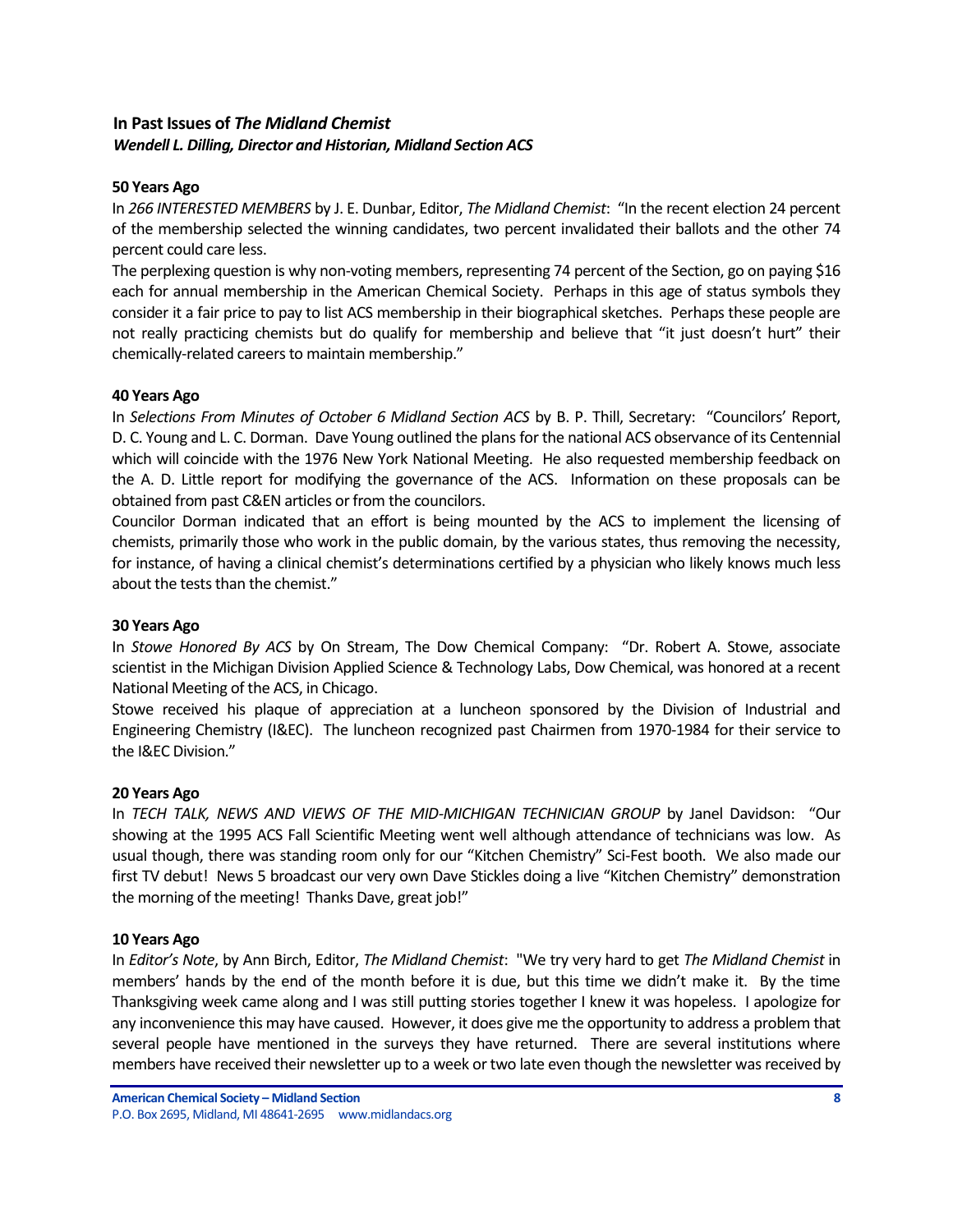other members on time. So there are some problems with the way some organizations handle third-class mail.

If you are having consistent problems with the newsletter being late, I suggest that you change your mailing address for the newsletter to your home address. Just contact me at ann.birch@editech-mi.com and I'll take care of it. Also, you can always check out *The Midland Chemist* page on the web site http://membership.acs.org/'m/midl. The pdf of the issue is always there by the due date. Thank you!"

### <span id="page-8-0"></span>**Upcoming Dates, Events, and Other Updates**

- December 7 (6:00 9:00 PM) ACS Dinner/Board meeting, Creative 360, 1517 Bayliss Street, Midland. All are invited, but please RSVP to Gina Malczewski [\(reginamalczewski@gmail.com\)](mailto:reginamalczewski@gmail.com) ahead of time so enough food can be planned for this end-of-the-year wrap-up dinner meeting event.
- December 9 (6:00 8:00 PM) MMAIChE sponsored lecture, *Inherent Safety Design in Risk Management*, presented by Kevin Shaughnessy, Associate Process Safety Director, The Dow Chemical Company. Location and time: Grand Traverse Pie Company, 2600 North Saginaw Road, Midland, 6:00 PM dinner (optional), 7:00 PM presentation. More information, including presentation abstract and short bio sketch of the presenter, is available or will be updated periodically in upcoming issues of the [MMAIChE](http://www.aiche.org/community/sites/local-sections/mid-michigan/newsletters)  [Newsletter.](http://www.aiche.org/community/sites/local-sections/mid-michigan/newsletters) You may also contact Bruce Holden (Secretary, Mid-Michigan AIChE) at [bsholden@dow.com.](mailto:bsholden@dow.com)
- December 10 (6:00 10:00 PM) Younger Chemists Committee Holiday Social, Whiting Forest, 2303 Eastman Avenue, Midland. Additional details are shown in the flyer on page 3. RSVP by Tuesday December 8 to Kayla Mikek a[t Kayla.Mikek@dowcorning.com.](mailto:Kayla.Mikek@dowcorning.com)
- January 4 (tentative date) (7:00 9:00 PM) ACS Board meeting, MCFTA Board Room (in person), or via a WebEx conference call connection at [Midland Section WebEx Board Meeting](https://meetings.webex.com/collabs/meetings/join?uuid=MDUIF3K1F2PHUAY4ZKRYDP7EXH-MIS), phone number: 866-299- 7945, participant code: 9837036#.
- January 20 (6:00 8:00 PM) MMAIChE sponsored lecture, *Food: Footprints and Handprints*, presented by Rich Helling, Director of Sustainable Chemistry, The Dow Chemical Company (recipient of 2015 Chemical Engineer of the Year award). Location and time: Grand Traverse Pie Company, 2600 North Saginaw Road, Midland, 6:00 PM dinner (optional), 7:00 PM presentation. More information, including presentation abstract and short bio sketch of the presenter, is available or will be updated periodically in upcoming issues of the **MMAIChE Newsletter**. You may also contact Bruce Holden (Secretary, Mid-Michigan AIChE) a[t bsholden@dow.com.](mailto:bsholden@dow.com)
- February 1 (tentative date) (7:00 9:00 PM) ACS Board meeting, MCFTA Board Room (in person), or via a WebEx conference call connection at [Midland Section WebEx Board Meeting](https://meetings.webex.com/collabs/meetings/join?uuid=MDUIF3K1F2PHUAY4ZKRYDP7EXH-MIS), phone number: 866-299- 7945, participant code: 9837036#.
- February 23 (6:00 8:00 PM) MMAIChE sponsored lecture, *The Pervasive and Surprising Uses of Silicones*, presented by Adam Peterson, Project Leader, Dow Corning Corporation. Location and time: Grand Traverse Pie Company, 2600 North Saginaw Road, Midland, 6:00 PM dinner (optional), 7:00 PM presentation. More information, including presentation abstract and short bio sketch of the presenter, is available or will be updated periodically in upcoming issues of the [MMAIChE Newsletter.](http://www.aiche.org/community/sites/local-sections/mid-michigan/newsletters) You may also contact Bruce Holden (Secretary, Mid-Michigan AIChE) at **bsholden@dow.com**.
- March TBD (6:00 8:00 PM) MMAIChE sponsored lecture, *Evolution of a Start-up*, presented by John Bissell, Co-founder, Micromidas, Inc. Location and time: Grand Traverse Pie Company, 2600 North Saginaw Road, Midland, 6:00 PM dinner (optional), 7:00 PM presentation. More information, including presentation abstract and short bio sketch of the presenter, is available or will be updated periodically in